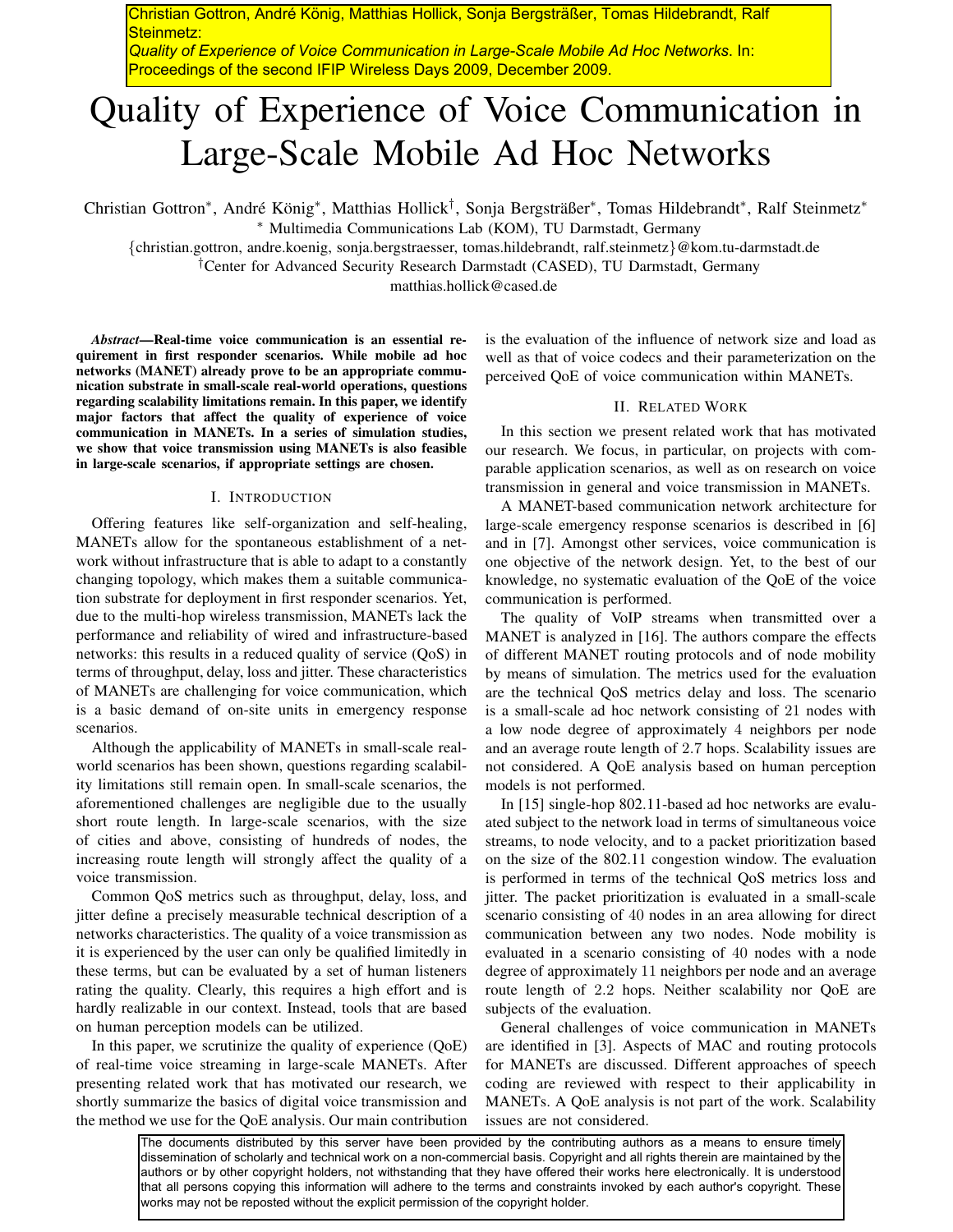Besides 802.11-based ad hoc networks, Terrestrial Trunked Radio - Direct Mode Operation (TETRA DMO) [4] offers a solution for wireless ad hoc communication. However, this standard is (to the best of our knowledge) not tailored to the extensive multihop communication we consider in this work.

## III. CODECS, PROTOCOLS & QOE ANALYSIS

In this section we provide background information on the relevant details of voice coding, voice transmission, and QoE analysis as a basis for the remainder of this paper.

## *A. Voice Coding*

The first step for voice communication in MANETs is the application of a voice codec for conversion from an analog signal to a digital signal. Voice codecs can be categorized in (1) vocoders, (2) waveform codecs, and (3) hybrid codecs. These types show fundamental differences with respect to their architecture and their mode of operation. As a result, the bandwidth required and the speech quality achieved differ strongly. Vocoders require a bandwidth of only few (single-digit) kbit/s. In consequence, the speech quality is poor. Waveform codecs, on the other hand, can produce an excellent speech quality, but have bandwidth requirements, of an order of magnitude, higher than that of vocoders. Hybrid codecs can be classified somewhere between vocoders and waveform codecs, regarding the bandwidth requirements and speech quality achieved. For further information, we refer to [5]. Due to the inherently poor speech quality of vocoders, we focus on waveform codecs and hybrid codecs with G.711 [11] and Speex [14] as particular representations in this work.

G.711 is a well known waveform codec, which is based on pulse code modulation. The uncompressed and high quality codec requires a bandwidth of 64 kbit/s. An analog signal is sampled at a rate of 8 kHz and quantized on an 8 bit logarithmic scale resulting in a bandwidth requirement of 64 kbit/s. One of the most prominent fields of application of G.711 is the ISDN telephone system. Speex is a hybrid codec based on the code-excited linear prediction algorithm [9]. A parameterization of Speex is possible regarding sample rate, speech quality, and complexity of the encoding algorithm. As a result, the bandwidth required varies from 2.15 kbit/s to 44 kbit/s.

#### *B. Voice Transmission in MANETs*

Transmission of encoded voice via a MANET can be seen as a two-step process. In the first step, a route between sender and receiver is established. This can be done either proactively or reactively. In proactive routing protocols, each node constantly keeps track on how other nodes of the network can be reached. For this, corresponding topology information is exchanged periodically. Reactive routing protocols determine a route not before it is required. Which class of routing protocol should be deployed, depends on the MANET application area. Proactive protocols produce a constant base-load of the network to keep the routing tables of all nodes up to date. In our scenario, we assume high node mobility combined with a relatively sparse network. For this reason, we base our study on the reactive ad hoc on-demand distance vector (AODV) routing protocol as described in [8]. Here, to establish a route between a source and a destination, a route request message is sent as broadcast by the source. The request is forwarded by intermediate nodes until it reaches the destination. Each intermediate node keeps track on the predecessor from which the request was received, thus establishing a reverse route. When the request reaches the destination, a route reply message is generated and sent along the reverse route to the source. Upon receiving the route reply at the source, the route is established.

After a route is established, the second step conducts the transmission of the encoded voice. For transmission, we deploy the real-time transport protocol (RTP), as described in [10]. The primary task of RTP is to ensure correct packet ordering. Thus, RTP packets contain a sequence number and a timestamp. The combination of RTP and UDP allows for a reliable transmission of multimedia data with a minimum of protocol related delay and overhead.

In order to transmit voice data over packet-oriented networks, the codec generates data frames of a specific length. For G.711, this interval is variable and part of our evaluation. For Speex, the interval is fixed to 20*ms* due to the compression algorithm, which is part of the coding process.

The variance of the delay (jitter) of subsequent packets demands usage of a jitter buffer. With this, the first packet of a voice stream is buffered for a certain amount of time before it is handed to the codec in order to compensate the jitter of the following packets. The size of the jitter buffer defines the maximum variance of the delay accepted. Packets that exceed this maximum are dropped.

## *C. QoE Analysis*

The aim of this paper is to evaluate the QoE of voice transmissions. The QoE can be derived from the voice quality as experienced at the receiver and from the transmission delay.

The International Telecommunication Union (ITU) defines the voice quality by the Mean Opinion Score (MOS) [13]. The MOS specifies five different categories of voice quality, from 1 (worst) up to 5 (best). In the best case, the G.711 codec has a 4.4 MOS while the quality of Speex lies between 2 and 4, depending on the codec settings.

The MOS can be determined subjectively, which requires a sufficiently large number of listeners to rate the quality. Thus, this subjective determination of the voice quality is not feasible in our context. An objective evaluation of the MOS can be performed automatically, based on human perception models. For this, the ITU proposed the Perceptual Evaluation of Speech Quality (PESQ) algorithm [12]. This algorithm is designed to determine the quality of a narrowband voice stream. PESQ compares the original voice stream with the one received. The correlation between a subjective determination of the voice quality and the corresponding PESQ result is 0*.*935.

#### IV. QOE ANALYSIS IN MANETS

In this section, we present the analysis of the QoE of voice communication in MANETs. After describing the experimen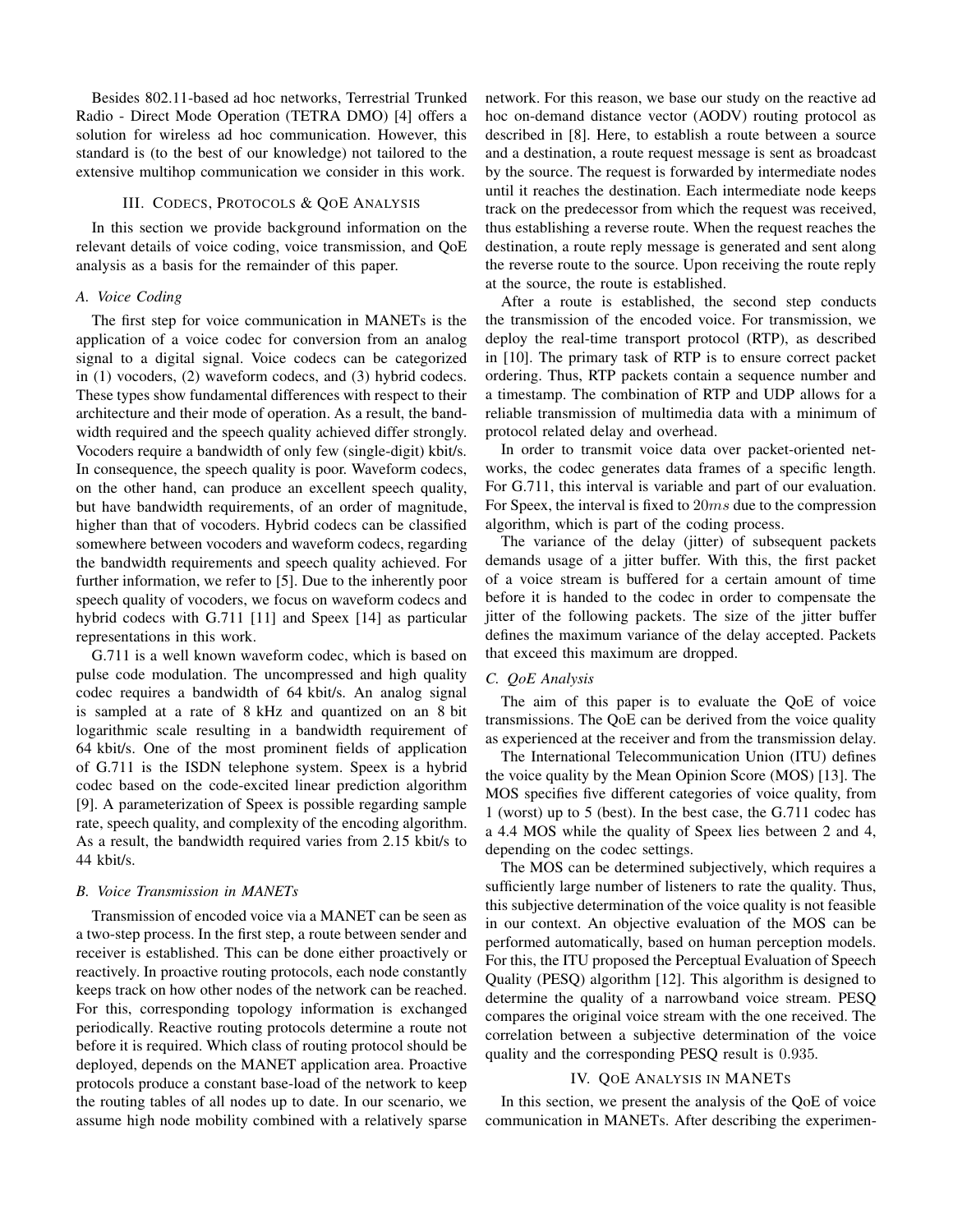tal design, we evaluate the effects of  $(1)$  the network size,  $(2)$ the frame size, (3) the network load and (4) the voice codec.

#### *A. Experimental Design*

For the simulation studies, we used an extended version of the JiST/SWANS simulation tool [2]. We added a traffic model for voice communication in the first responder scenarios. The default simulation settings are given below. We used these if not specified otherwise.

| Transmission range | 250m                              |
|--------------------|-----------------------------------|
| Average neighbors  | 8                                 |
| per node           |                                   |
| Voice streams      | 16 different recordings as recom- |
|                    | mended by the ITU [12]            |
| Codec              | G.711                             |
| Network load       | 5 simultaneous voice streams      |
| Frame size         | 20ms                              |
| Jitter buffer      | 100ms                             |
| Average processing | 1ms                               |
| delay per hop      |                                   |
| Initial placement  | Random with uniform geographi-    |
|                    | cal distribution                  |
| Mobility           | Random waypoint with continuous   |
|                    | movement and minimum and max-     |
|                    | imum speed of $1m/s$ and $2m/s$   |
| Communication      | Random selection of sender and    |
| model              | receiver.                         |
| Simulated time     | $600s$ per setup                  |

The default network parameters and simulation settings are chosen such that we obtain a moderately loaded network. While transmission range may vary due to the environment, we chose a fixed value of 250*m* in an environment without obstacles to reduce the influences on voice quality for the scope of this paper. Further, the density of the network was chosen such that a connected (unpartitioned) network is typically achieved. The random waypoint mobility model can be considered as a worst case scenario with respect to the predictability of node movement. The simulated time per factor set was split up into multiple simulation runs to reduce any unwanted side-effects of the random waypoint model. While more realistic mobility models for first-responder scenarios were proposed [1], for our simulations we chose the random waypoint model as an unpredictable worst case scenario.

The protocols used in the network are as follows.

| Physical layer         | Segmental calculation of the signal |  |
|------------------------|-------------------------------------|--|
|                        | power and the SNR                   |  |
| <b>MAC</b> Layer       | IEEE 802.11 DCF with a transmis-    |  |
|                        | sion rate of $11Mbit/s$             |  |
| Network Layer          | IPv4 with AODV routing service      |  |
|                        | and buffers up to 127 packets       |  |
| <b>Transport Layer</b> | UDP with RTP                        |  |

In the evaluation, we focus on the metrics (1) voice quality, (2) packet loss, and (3) transmission delay. The voice quality was determined using the PESQ evaluation tool available at



(a) Packet loss for the variation of the network size



(b) Voice Quality for the variation of the network size

Fig. 1. Variation of the network size

[12]. The results were converted to the MOS scale to be compared to related work. The delay is measured in two different ways. The overall end-to-end delay is calculated as the average of the delay of all packets, including the delay that results from the route discovery process of the reactive AODV routing. While the routing delay is a major part of the delay, it only affects the very beginning of a voice stream (like the waiting time after dialing in a traditional telephone call). Thus, we also present the transmission delay of the network, which does not include the routing delay.

#### *B. Effects of the Network Size*

Firstly, we illustrate the dependency between the network size and the voice quality. For this, we evaluated a small (50 nodes in a 1050*m ·* 1050*m* area), medium (100 nodes in a 1500*m ·* 1500*m* area) and large (500 nodes in a 3300*m ·* 3300*m* area) scenario. The area was chosen such that the average number of neighbors per node (i.e. the probability for a connected network) is not affected.

With an increasing network size, in terms of nodes, we observed an increased route length and with this, an increased number of packet collisions and mobility-induced route breaks. As a result, the packet loss rate also increased, as shown in

TABLE I ROUTE LENGTH, DELAY, AND JITTER FOR THE VARIATION OF THE NETWORK SIZE

| <b>Nodes</b> | Route length | Overall delay | Trans. delay | Jitter    |
|--------------|--------------|---------------|--------------|-----------|
| 50           | 2.53         | $76.5$ ms     | 24.9 ms      | $4.5$ ms  |
| 100          | 3.50         | $160$ ms      | $32.8$ ms    | $11.5$ ms |
| 500          | 7.40         | 584 ms        | 73.2 ms      | 48 ms     |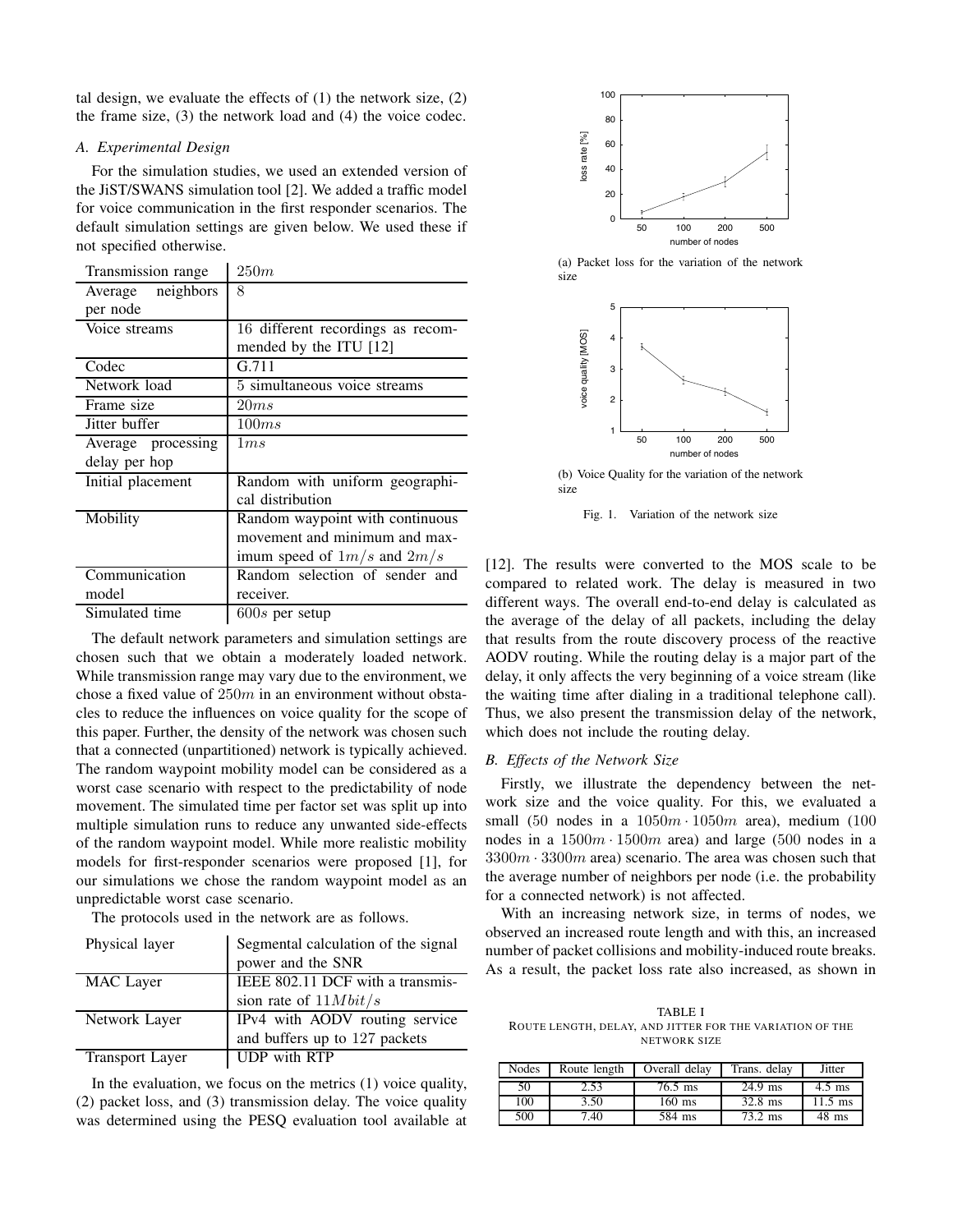

Fig. 2. Packet loss for the variation of the frame size and the number of parallel streams



Fig. 3. Voice Quality for the variation of the frame size and the number of parallel streams

Figure 1(a). Due to this, the voice quality rapidly deteriorates as the network size increases. As shown in Figure 1(b), a good voice quality (3.7 MOS) was achieved in the small-scale scenario. The medium-scale and large-scale scenarios showed a heavily reduced voice quality due to the increased loss rate.

The delay and jitter were affected in a similar way as shown in Table I. The overall end-to-end delay of the large-scale scenario was above the 500*ms* limit that was considered acceptable for voice communication: yet, the transmission delay of the network was acceptable for voice transmission. The small and medium-scale scenarios showed both an acceptable overall delay and transmission delay. For all scenarios, the jitter was between 4*.*5*ms* and 48*ms* and could, thus, be completely compensated by the jitter buffer.

#### *C. Effects of the Frame Size*

The G.711 codec enables a flexible selection of the frame size, as no compression is performed. For the following, we varied this parameter from 20*ms* to 160*ms* for both the medium (100 nodes) and large (500 nodes) scenarios.

Up to the size of 100*ms*, an increased frame size positively

TABLE II DELAY FOR THE VARIATION OF THE FRAME SIZE

| Frame  | 100 nodes     |                    | 500 nodes     |              |
|--------|---------------|--------------------|---------------|--------------|
| length | Overall delay | Trans. delay       | Overall delay | Trans. delay |
| 20     | $160$ ms      | 32.84 ms           | 584 ms        | 73.2 ms      |
| 40     | $163$ ms      | $89.3$ ms          | 686 ms        | $82.1$ ms    |
| 100    | $269$ ms      | $109.9$ ms         | $726$ ms      | $128.9$ ms   |
| 160    | 548 ms        | $171.4 \text{ ms}$ | $1102$ ms     | $224.9$ ms   |

affected the loss rate, as can be seen in Figure 2(a). While the loss rate in the large-scale scenario with 20*ms* frames was about 54%, a frame size of 100*ms* reduced the loss by more than 35%. Due to the modified loss rate, the MOS rate was improved by 1*.*4 points in the large-scale scenario as shown in Figure  $3(a)$ . A similar effect was observed in the mediumscale scenario. Altogether, adapting the frame size resulted in a reduced loss rate and thus, in an increased voice quality. On the downside, an increased frame size caused higher, yet tolerable overall and transmission delays, as shown in Table II.

#### *D. Effects of the Network Load*

As shown in the previous section, reducing the network load by increasing the frame size resulted in a reasonable QoE of voice communication in all scenarios. Thus, we directly analyzed how the network load, in terms of parallel voice streams, affected the QoE. Starting from the 5 parallel streams of the previous experiments, we increased the load up to 20 parallel streams. Again, we focused on the medium-scale and on the large-scale scenario. For each scenario, we determined

TABLE III TRANSMISSION DELAY FOR THE VARIATION OF THE NETWORK LOAD

|                | 100 nodes          |                        | 500 nodes          |                       |
|----------------|--------------------|------------------------|--------------------|-----------------------|
| <b>Streams</b> | $20 \text{ ms}$    | 100 ms                 | 20 ms              | $100$ ms              |
|                | $32.8$ ms          | $\overline{109.91}$ ms | $73.2 \text{ ms}$  | 158.4 ms              |
| 10             | $87.6$ ms          | $\overline{113.01}$ ms | $113.4 \text{ ms}$ | $\overline{19}1.7$ ms |
| 15             | $151.7 \text{ ms}$ | 231.43 ms              | $135.2 \text{ ms}$ | 231.4 ms              |
| 20             | $76.60$ ms         | 235.60 ms              | $127.2 \text{ ms}$ | $235.6 \text{ ms}$    |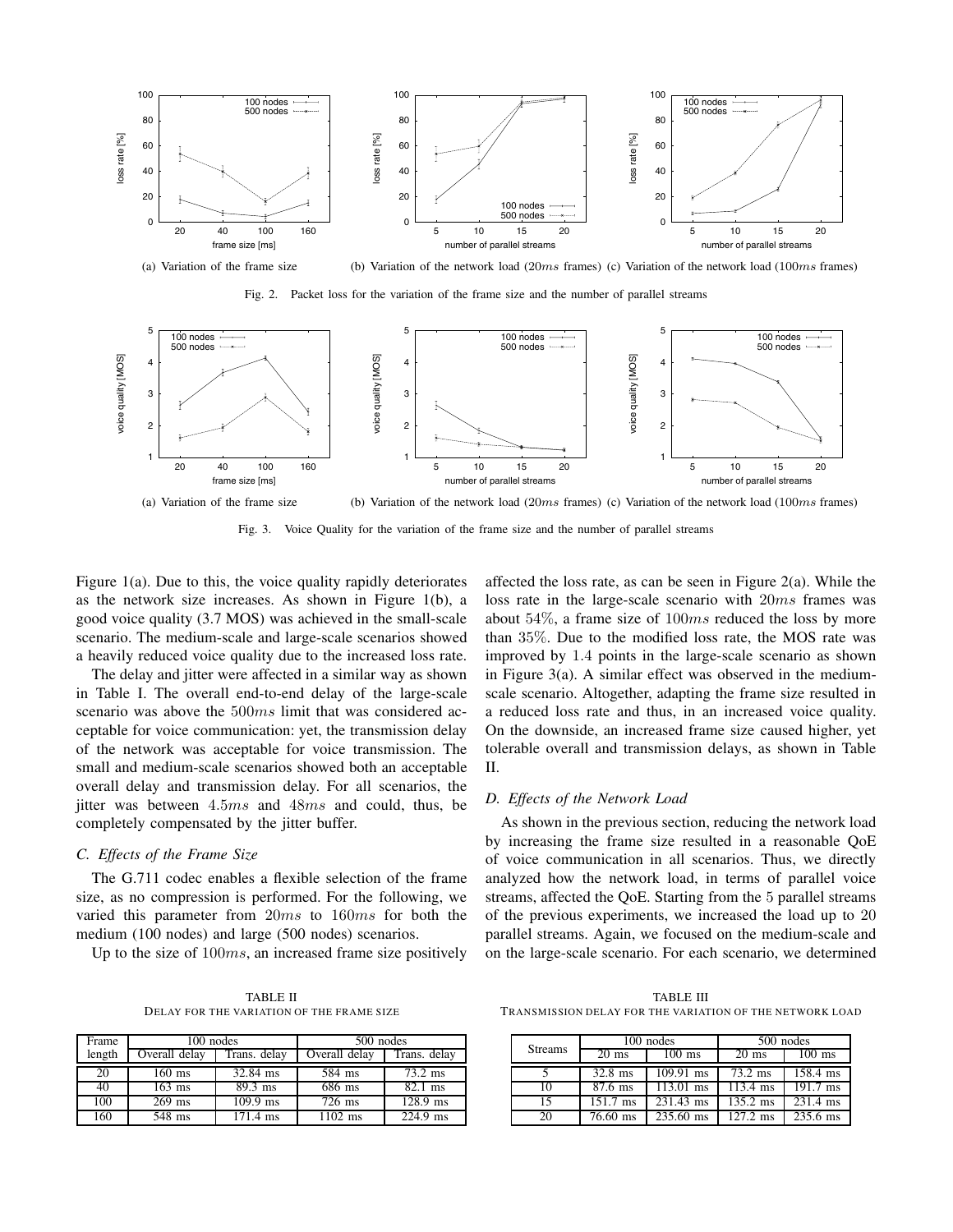

Fig. 4. Packet loss for varied network parameters with the Speex codec



Fig. 5. Voice quality for varied network parameters with the Speex codec

the influence of the network load for both the standard frame size of 20*ms* of G.711 and the 100*ms* optimum.

Increasing the network load led to an increased packet loss, due to collisions, in both scenarios. The effect was amplified for a small frame size of 20*ms*, while 100*ms* frames provided low packet loss even in scenarios with increased network load, as shown in Figures 2(b), 2(c), 3(b) and 3(c). The large-scale scenario still showed a tolerable loss rate and a fair voice quality for up to 10 parallel streams and a frame size of 100*ms*. In the medium-scale setup, with 100*ms* frames, the network load could be increased up to 15 parallel streams, while maintaining a feasible packet loss and a good voice quality. What stands out here was that the packet loss caused by the network for 15 parallel streams in the large-scale scenario was about the same as the loss for 5 parallel streams in the medium-scale scenario. Yet, the voice quality for these settings differed strongly, whereas within the experiments regarding the frame size presented in the previous section, a comparable loss rate for the medium-scale and large-scale scenarios resulted in a comparable voice quality. This could be explained by the fact that the jitter in the large-scale scenario

TABLE IV OVERALL DELAY FOR THE VARIATION OF THE NETWORK LOAD

|                | 100 nodes           |          | 500 nodes           |                      |
|----------------|---------------------|----------|---------------------|----------------------|
| <b>Streams</b> | $20 \text{ ms}$     | $100$ ms | $20 \text{ ms}$     | $100$ ms             |
|                | $160$ ms            | $189$ ms | 583 ms              | $652$ ms             |
| 10             | $\overline{285}$ ms | $220$ ms | $673$ ms            | $\overline{765}$ ms  |
| 15             | $\overline{473}$ ms | $259$ ms | $\overline{750}$ ms | $\overline{1009}$ ms |
| 20             | $\overline{490}$ ms | 578 ms   | 782 ms              | $\overline{1015}$ ms |

exceeds the jitter-buffer of 100*ms*. Thus, in addition to the packet loss that is caused by the network itself, packets have to be discarded due to the jitter, which results in the deterioration of voice quality.

The overall delay and the transmission delay for the variation of the network load are shown in Tables IV and III. Both increased along with the network load. Yet, the transmission delay was tolerable for all levels of network load.

#### *E. Effects of the Voice Codec*

Up to now, we used the waveform codec G.711 for voice coding. In this section, we compare G.711 to the hybrid codec Speex. In contrast to G.711, Speex uses a compression algorithm, thus reducing bandwidth requirements and also reducing the maximum voice quality achievable. Speex allows for adaption of this compression algorithm in order to further reduce the bandwidth requirement. Since our goal is to optimize the voice quality, we used the highest quality setting of Speex. With this, the bandwidth required is 25*.*6*kbit/s* which is still less than half the bandwidth requirement of G.711 (64*kbit/s*). Due to the compression algorithm, Speex

TABLE V TRANSMISSION DELAY FOR THE VARIATION OF THE NETWORK SIZE AND THE NETWORK LOAD WITH THE SPEEX CODEC

| <b>Streams</b> | 100 nodes          | 500 nodes  |
|----------------|--------------------|------------|
|                | $106.7$ ms         | 137.0 ms   |
| 10             | $109.2 \text{ ms}$ | 142.8 ms   |
| 15             | $110.9$ ms         | $167.0$ ms |
| 20             | $117.0 \text{ ms}$ | $188.0$ ms |